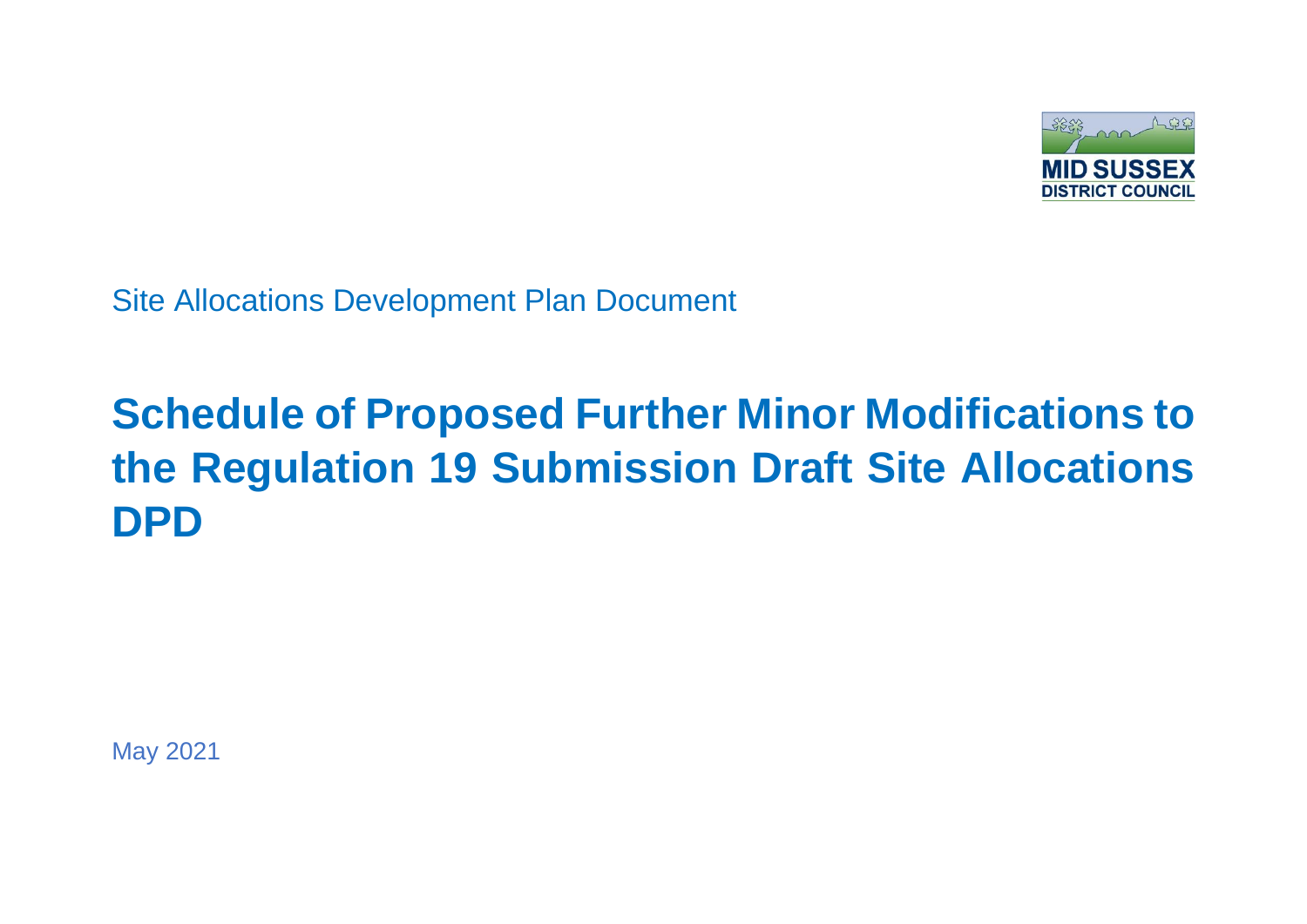## **Schedule of Proposed Further Minor Modifications**

This is the second schedule setting out the minor modifications proposed by Mid Sussex District Council to the Submission Draft Site Allocations Development Plan Document (DPD). The first schedule of proposed minor modifications (DPD2 in the Evidence Library) was submitted to the Secretary of State alongside the DPD on the 16<sup>th</sup> December 2020. This second schedule sets out the modifications that have been identified post-submission.

The proposed further minor modifications are contained in this schedule. These proposed further minor modifications do not materially affect the substance of the plan, its overall soundness or the submitted sustainability appraisal. The minor modifications relate to points of clarification, factual updates and typographical or grammatical errors. The reasons for making each of the changes are clearly set out in the schedule.

The following format has been used to show the proposed further minor modifications:

Underlined red text  $=$  new text proposed

Strikethrough red text = text proposed to be deleted

All document references are to the Regulation 19 Submission Draft Site Allocations DPD (July 2020).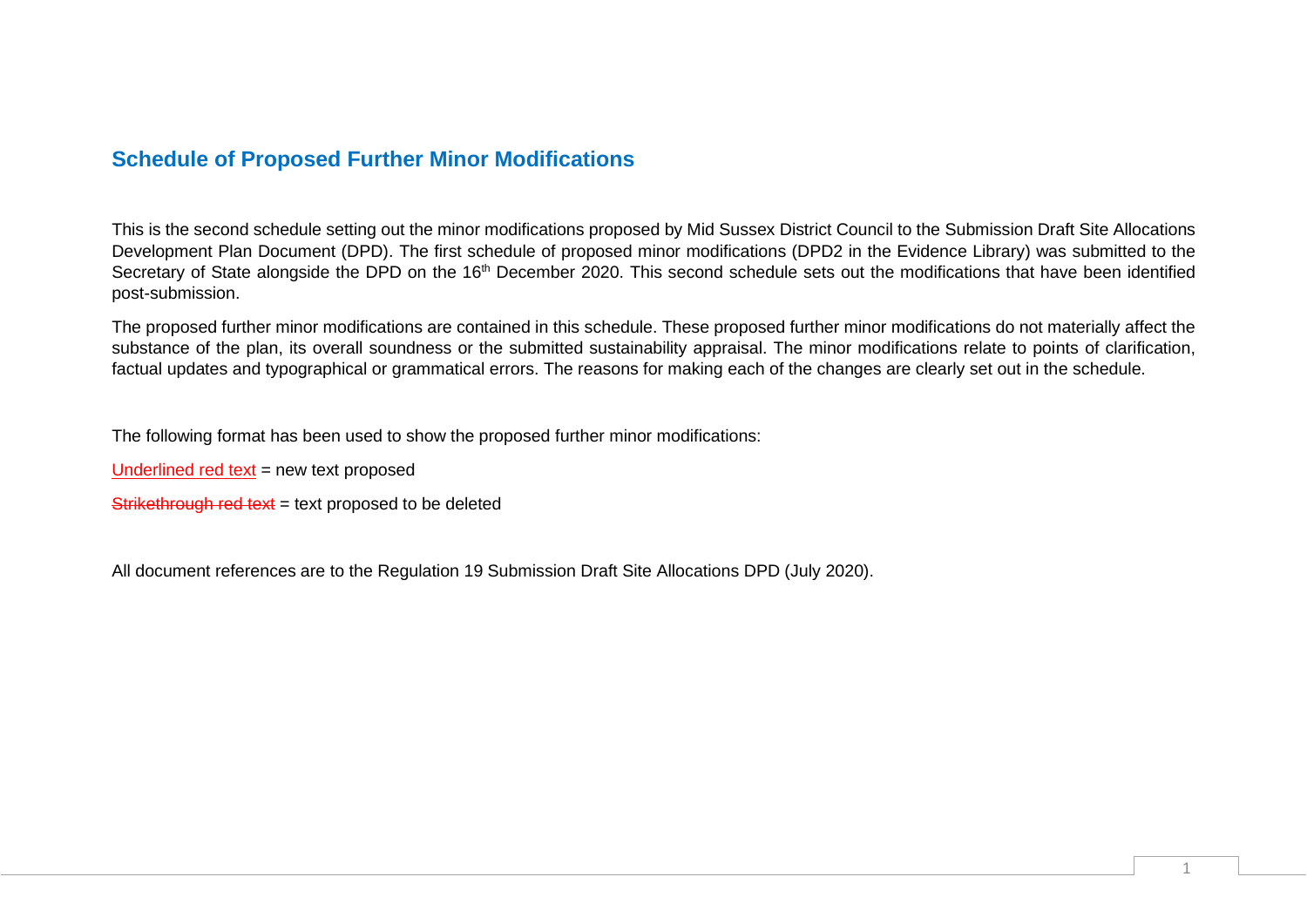|                                         | Mid Sussex Site Allocations DPD   Schedule of Proposed Further Minor Modifications |                                                                                                                                                                                                                                          |                                                                                       |  |
|-----------------------------------------|------------------------------------------------------------------------------------|------------------------------------------------------------------------------------------------------------------------------------------------------------------------------------------------------------------------------------------|---------------------------------------------------------------------------------------|--|
| <b>Modification</b><br><b>Reference</b> | <b>DPD Section</b>                                                                 | <b>Proposed Change</b>                                                                                                                                                                                                                   | <b>Reason for</b><br>Change                                                           |  |
| M57                                     | Policy SA GEN,<br>Access and<br>highways (page<br>17)                              | Ensure development contributes towards delivering sustainable development and<br>appropriate infrastructure in accordance with District Plan Policy DP21: Transport and<br>the objectives of the West Sussex Transport Plan 2011 - 2026. | Correction.<br>Part not in bold.<br>In response to a<br>representation<br>(792: WSCC) |  |
| M58                                     | Policy SA14,<br>Map                                                                | Amend the map to show the correct site boundary.<br>SA14: Land to the south of Selby Close, Hammonds Ridge, Burgess Hill<br>$\qquad \qquad \qquad \qquad$<br>$\qquad \qquad \qquad \qquad \qquad$<br>6<br>一<br>200                       | Correction.                                                                           |  |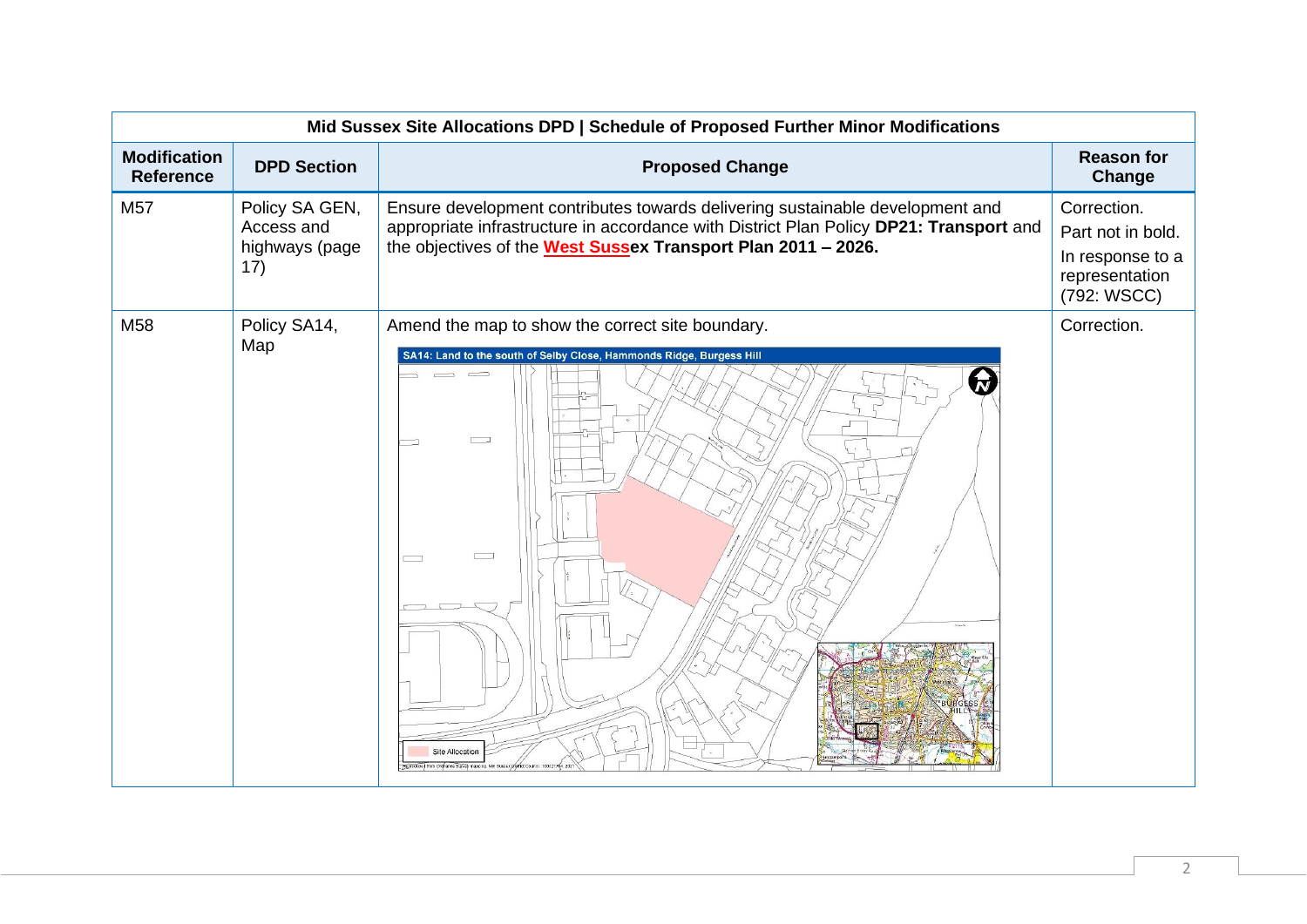| Mid Sussex Site Allocations DPD   Schedule of Proposed Further Minor Modifications |                                                                                         |                                                                                                                                                                                                                                                                                                                                                                                       |                                                                                  |
|------------------------------------------------------------------------------------|-----------------------------------------------------------------------------------------|---------------------------------------------------------------------------------------------------------------------------------------------------------------------------------------------------------------------------------------------------------------------------------------------------------------------------------------------------------------------------------------|----------------------------------------------------------------------------------|
| <b>Modification</b><br><b>Reference</b>                                            | <b>DPD Section</b>                                                                      | <b>Proposed Change</b>                                                                                                                                                                                                                                                                                                                                                                | <b>Reason for</b><br>Change                                                      |
| M <sub>59</sub>                                                                    | Policy SA19,<br>Landscape<br>Consideration<br>(page 57)                                 | • Development proposals shall protect the character and amenity of existing PRoW<br>which runs through the centre of the site leading to the Worth Way and provide<br>connections through the new development.                                                                                                                                                                        | Correction.<br>Consistency.<br>In response to a<br>representation<br>(792: WSCC) |
| M60                                                                                | Policy SA20,<br>Description<br>(page 59)                                                | Housing allocation with Local Centre and Care Community (C2), early years, primary<br>school and facilities for Special Educational Needs (2FE), strategic SANG, public open<br>space and children's equipped playspace, provision of land for playing fields<br>associated with Imberhorne School.                                                                                   | Correction.<br>Consistency.<br>In response to a<br>representation<br>(792: WSCC) |
| M61                                                                                | Policy SA20,<br>Social and<br>Community<br>(page 60)                                    | - A community use agreement for the new playing fields/sports facilities at Imberhorne<br>Upper School. and for the<br>- Provide a neighbourhood/local centre to be provided on site.                                                                                                                                                                                                 | Correction.<br>In response to a<br>representation<br>(792: WSCC)                 |
| M62                                                                                | Policy SA25,<br><b>Historic</b><br>Environment<br>and Cultural<br>Heritage (page<br>74) | Provide appropriate design, layout and landscaping mitigation to protect the rural<br>setting of the adjacent Ardingly Conservation Area and nearby listed St Peter's Church<br>(Grade I) and the listed group which surroundsing the Church (Grade II); ensure<br>development is not dominant in views from within the conservation area and the<br>setting of the listed buildings. | Correction of<br>typing error.                                                   |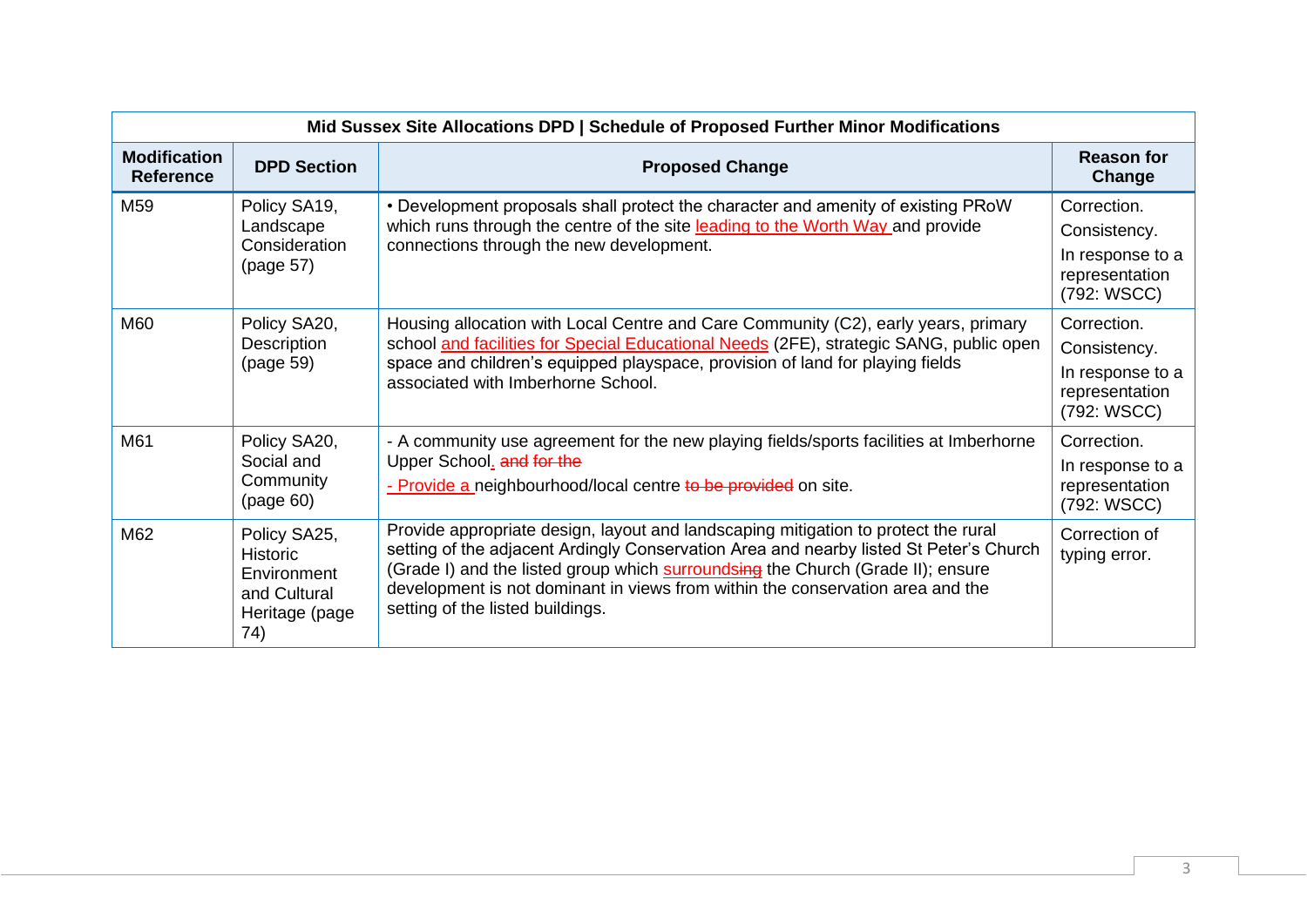| Mid Sussex Site Allocations DPD   Schedule of Proposed Further Minor Modifications |                               |                                                                                                                                                                                                                                                                                                                                                                                                               |                             |
|------------------------------------------------------------------------------------|-------------------------------|---------------------------------------------------------------------------------------------------------------------------------------------------------------------------------------------------------------------------------------------------------------------------------------------------------------------------------------------------------------------------------------------------------------|-----------------------------|
| <b>Modification</b><br><b>Reference</b>                                            | <b>DPD Section</b>            | <b>Proposed Change</b>                                                                                                                                                                                                                                                                                                                                                                                        | <b>Reason for</b><br>Change |
| M63                                                                                | Policy SA31,<br>Map (page 86) | Shaded red area indicating the location of potential point of access should include<br>existing access for Downs View Close.<br>SA31: Land to the rear of Firlands, Church Road, Scaynes Hill<br>四中<br>C. Farm<br>₩<br><b>Inches House</b><br><b>Gar Codes</b><br>The Born /<br>65.4m<br>Keepers (<br>ĩΓ<br>Virginiu<br>Golfage<br>◇<br>Harriet<br>Watlands Fam<br>nes Hill Social Club<br>Bedales<br>Scaynes | Correction.                 |
|                                                                                    |                               | <b>Ince</b><br>Site Allocation<br>Existing Built Up Area Boundary<br>,,,,<br><b>Harrodale</b> Links<br>Proposed Built Up Area Boundar<br>District Council, 100021794.2021<br>caredocod from Ordinance Sendy musping                                                                                                                                                                                           |                             |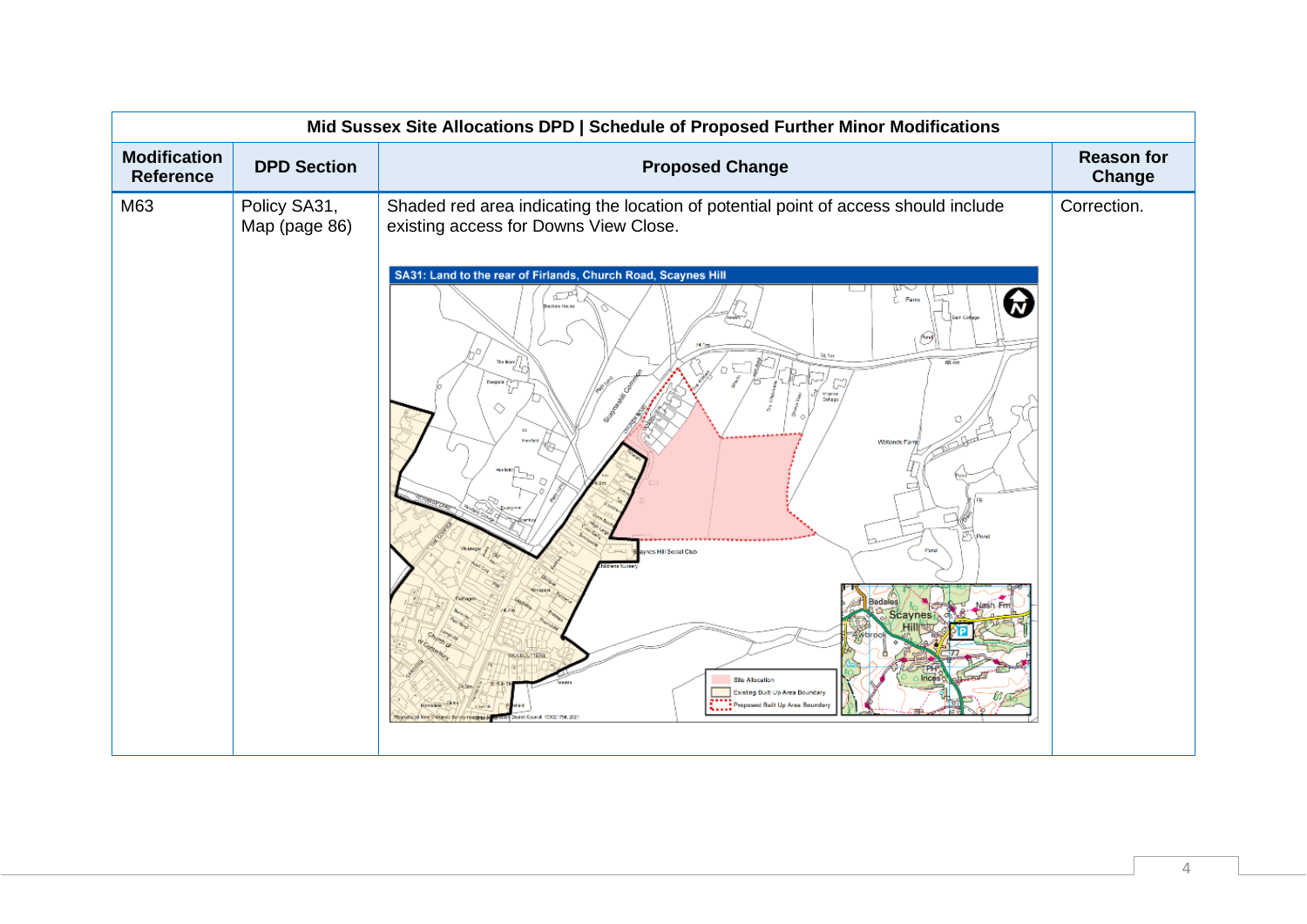| Mid Sussex Site Allocations DPD   Schedule of Proposed Further Minor Modifications |                                              |                                                                                                                                                                                                                                                                                                           |                                                                                                            |
|------------------------------------------------------------------------------------|----------------------------------------------|-----------------------------------------------------------------------------------------------------------------------------------------------------------------------------------------------------------------------------------------------------------------------------------------------------------|------------------------------------------------------------------------------------------------------------|
| <b>Modification</b><br><b>Reference</b>                                            | <b>DPD Section</b>                           | <b>Proposed Change</b>                                                                                                                                                                                                                                                                                    | <b>Reason for</b><br>Change                                                                                |
| M64                                                                                | Policy SA33,<br>Number of Units<br>(page 90) | Amend number of dwellings to read:<br>10 42-dwellings                                                                                                                                                                                                                                                     | Correction.<br>In response to<br>submission by<br>proponent<br>[SA33.2].                                   |
| M65                                                                                | Policy SA37,<br>Map (page 103)               | Remove eastern route that is no longer being pursued by the Council.<br>$\mathbb{N}$<br>Proposed safeguarding for potential multifunctional network<br>District boundary<br>53<br><b>Mid Sussex</b><br><b>District</b><br><b>Lewes District</b><br>Burgess Hill to Haywards Heath Multifunctional Network | Further<br>feasibility work<br>has confirmed<br>the Council no<br>longer wish to<br>pursue this<br>option. |